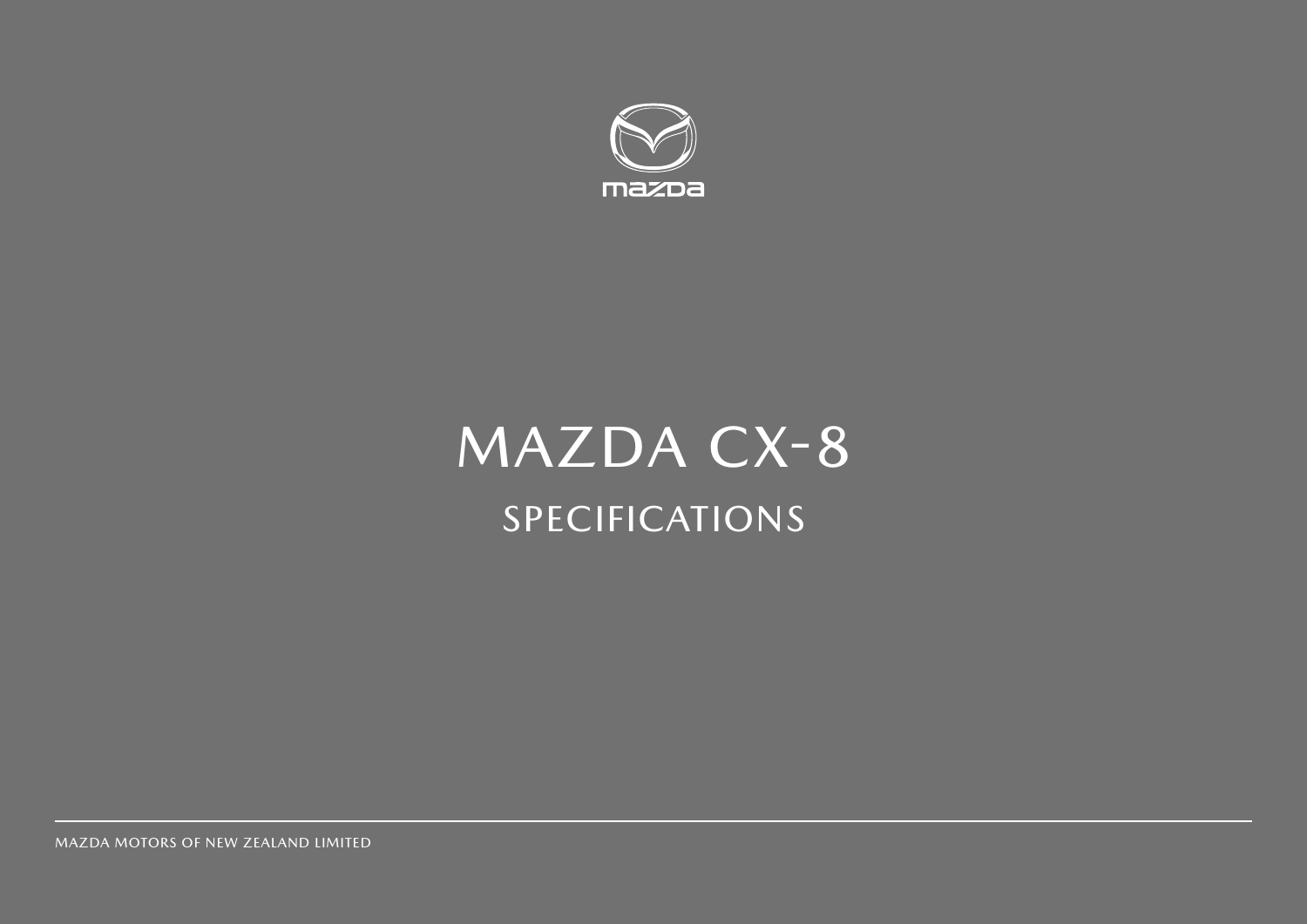**GRADE OVERVIEW**



**GSX** SKYACTIV-D 2.2 All-Wheel Drive



**Takami** SKYACTIV-D 2.2 All-Wheel Drive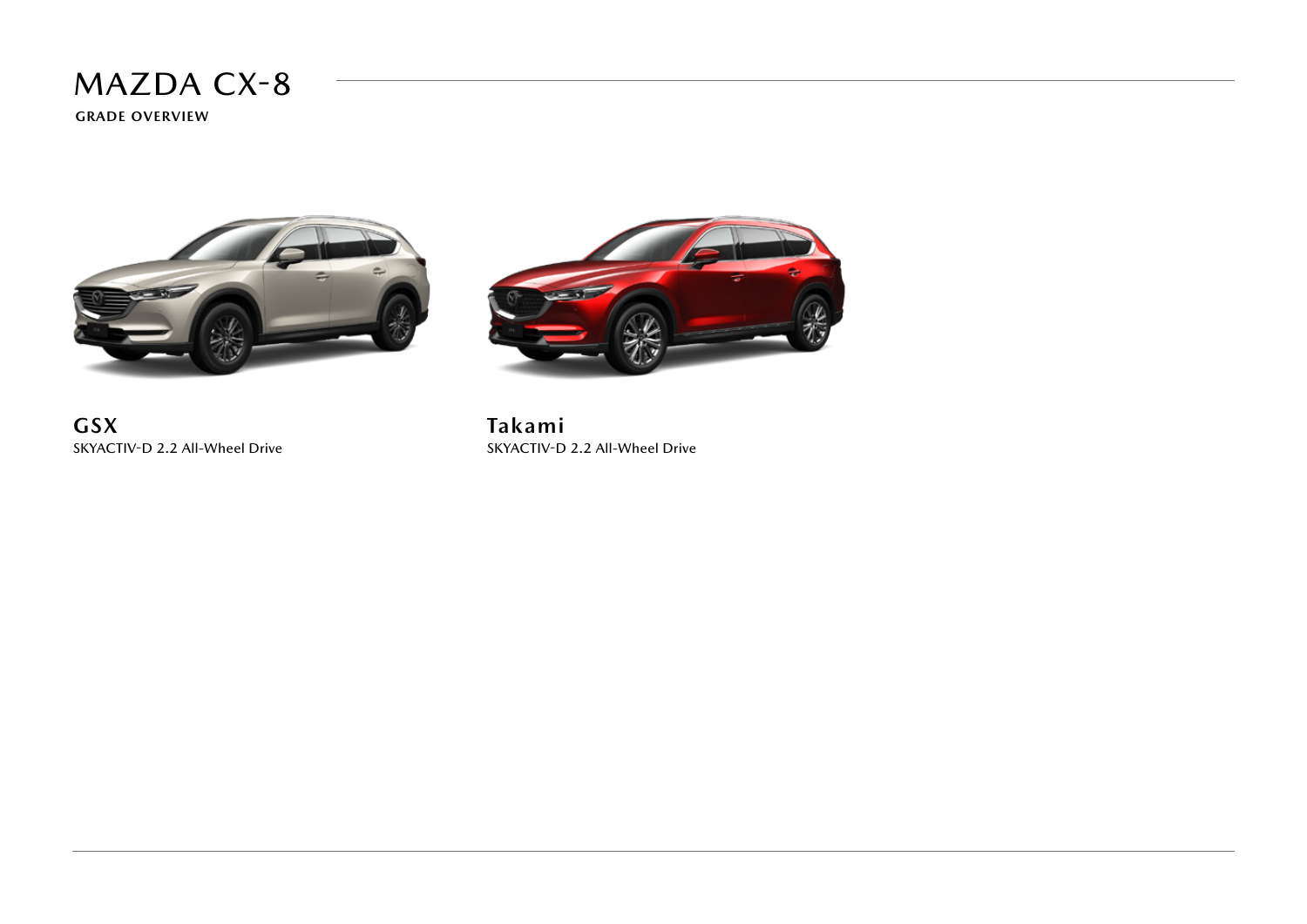**EXTERIOR AND INTERIOR COLOURS**





Soul Red Crystal Metallic (46V) Machine Grey Metallic (46G) Snowflake White Pearl Mica (25D) Jet Black Mica (41W)









Deep Crystal Blue Mica (42M) Titanium Flash Mica (42S) Polymetal Grey Metallic (47C) Platinum Quartz Metallic (47S)





Cloth, Black GSX



Nappa Leather, Chroma Brown Takami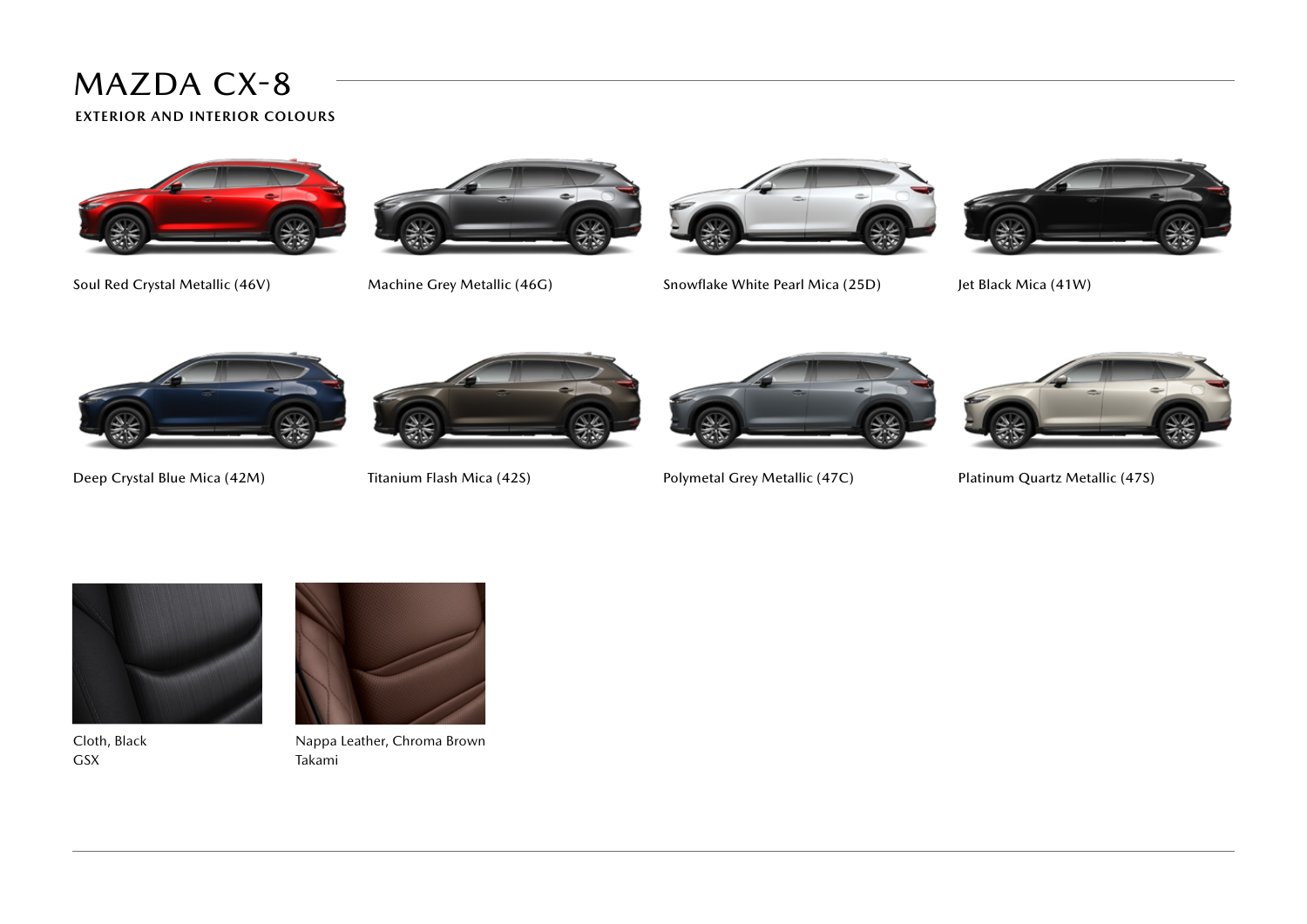#### **SPECIFICATIONS**

| <b>MODEL</b>                      |                                                     |               | <b>MAZDA CX-8</b>   |
|-----------------------------------|-----------------------------------------------------|---------------|---------------------|
| Drivetrain                        |                                                     |               | i-Activ AWD         |
| Engine                            |                                                     |               | SKYACTIV-D 2.2      |
| <b>DIMENSIONS &amp; WEIGHTS</b>   |                                                     |               |                     |
| Overall length                    |                                                     | mm            | 4,900               |
| Overall width (excluding mirrors) |                                                     | mm            | 1,840               |
| Overall height                    |                                                     | mm            | $1,720^* / 1,725$   |
| Wheelbase                         |                                                     | mm            | 2,930               |
| Track                             | Front / Rear                                        | mm            | 1,596 / 1,599       |
| Ground clearance                  | Laden / Unladen                                     | mm            | 195*-200 / 200*-205 |
| Turning circle                    | Kerb to kerb                                        | m             | 11.6                |
| Luggage capacity (VDA)            | All seats upright, up to window line / roof         |               | 209                 |
|                                   | 3rd-row seats folded down, up to window line / roof |               | 775                 |
|                                   | 2nd-row seats folded down, up to window line / roof |               | 1,727               |
| Gross vehicle mass (GVM)          |                                                     | kg            | 2,555               |
| Kerb weight - total               |                                                     | $\mathsf{kg}$ | $1,943 / 1,972**$   |
| Towing capacity                   | Unbraked / Braked                                   | kg            | 750 / 2,000         |
| Tow-ball download maximum         |                                                     | kg            | 80                  |

\*With 17-inch wheels \*\*Subject to model grade

#### **DIMENSIONS** Unit: mm





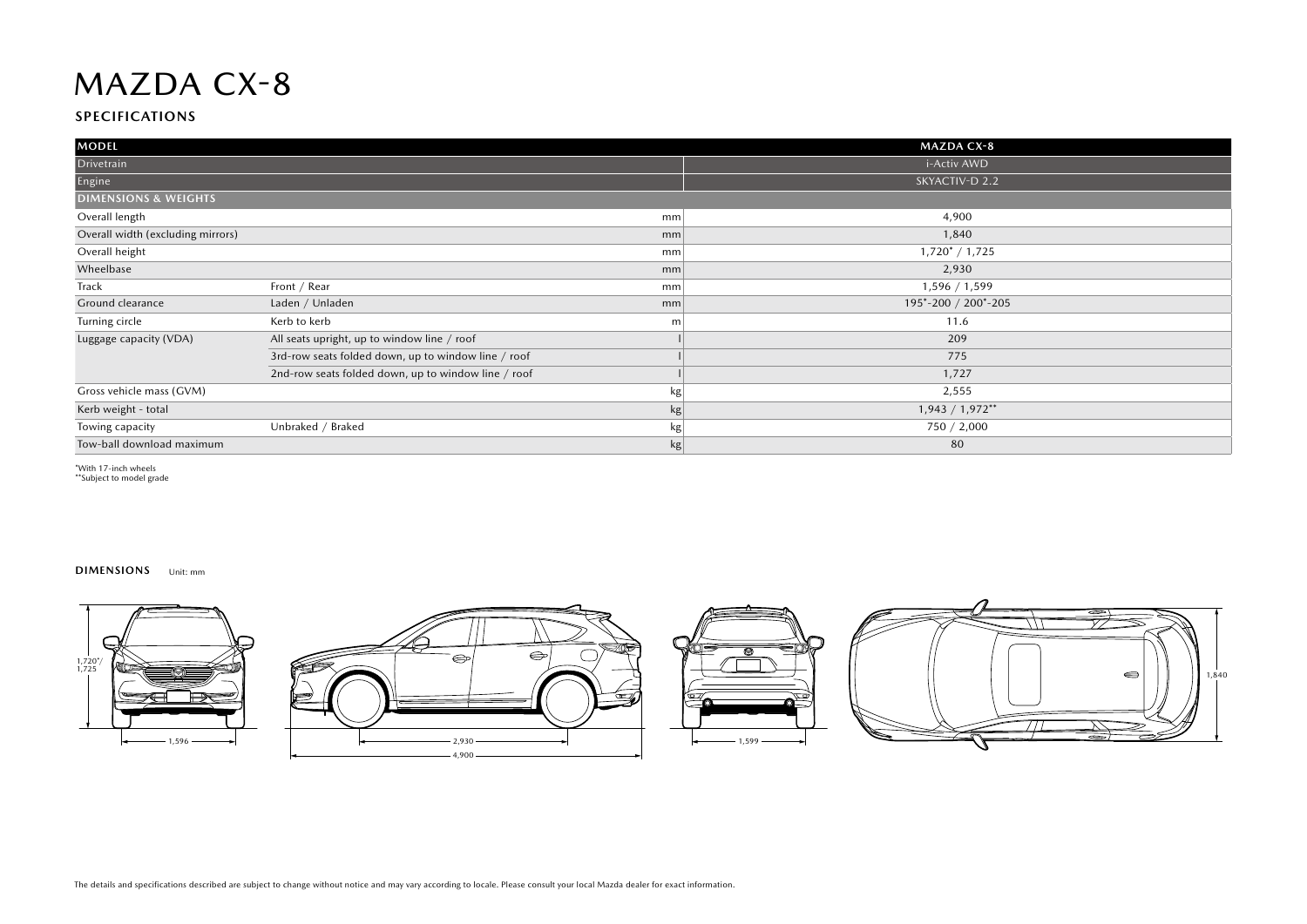#### **SPECIFICATIONS**

| <b>MODEL</b>                |               | <b>MAZDA CX-8</b>                                       |  |
|-----------------------------|---------------|---------------------------------------------------------|--|
| Drivetrain type             |               | i-Activ AWD                                             |  |
| <b>ENGINE</b>               |               | SKYACTIV-D 2.2                                          |  |
| Type                        |               | In-line 4 cylinder 16-valve DOHC S-VT twin-turbo diesel |  |
| Displacement                | CC            | 2,191                                                   |  |
| Bore x stroke               | mm            | 86.0 x 94.3                                             |  |
| Compression ratio           |               | 14.4:1                                                  |  |
| Maximum power               | kW/rpm        | 140/4,500                                               |  |
| Maximum torque              | Nm/rpm        | 450/2,000                                               |  |
| Recommended fuel type       |               | Diesel                                                  |  |
| Fuel tank capacity          |               | 74                                                      |  |
| Fuel consumption (I/100km)* | Combined NEDC | 6.0(7.0)                                                |  |
| CO2 emissions $(g/km)^*$    | (3P-WLTP)     | 158 (184)                                               |  |
| <b>TRANSMISSION</b>         |               | SKYACTIV-DRIVE                                          |  |
| Type                        |               | 6-speed automatic                                       |  |
| Gear ratios                 | 1st           | 3.487                                                   |  |
|                             | 2nd           | 1.992                                                   |  |
|                             | 3rd           | 1.449                                                   |  |
|                             | 4th           | 1.000                                                   |  |
|                             | 5th           | 0.707                                                   |  |
|                             | 6th           | 0.600                                                   |  |
|                             | Reverse       | 3.990                                                   |  |
| Final gear ratio            |               | 4.411                                                   |  |
| <b>STEERING</b>             |               |                                                         |  |
| Type                        |               | Rack and pinion                                         |  |
| Power steering type         |               | <b>Electric Power-Assisted Steering</b>                 |  |
| <b>SUSPENSION</b>           |               |                                                         |  |
| Type                        | Front         | MacPherson strut                                        |  |
|                             | Rear          | Multi-link                                              |  |
| <b>BRAKES</b>               |               |                                                         |  |
| Type                        | Front         | Ventilated discs                                        |  |
|                             | Rear          | Solid discs                                             |  |
| Diameter                    | Front<br>mm   | 320                                                     |  |
|                             | Rear<br>mm    | 325                                                     |  |
| <b>TYRES &amp; WHEELS</b>   |               |                                                         |  |
| Tyre size                   |               | 225/65 R17 or 225/55R19**                               |  |
| Wheel size                  |               | 17 x 7.0J or 19 x 7.0J**                                |  |
| Spare wheel                 |               | Steel (temporary)                                       |  |

\*\*Subject to model grade

\*Mazda Fuel Consumption and Emissions figures are based on ADR 81/02 test results under the NEDC test programme. This data is useful in comparing the fuel consumption of different vehicles, however it may not be the fuel c conditions, accessories fitted and how the vehicle is driven.

Please note that from December 2021 the NZTA has standardised the reporting of all Fuel Consumption and Emissions data based on 3-Phase WLTP, using a formula to convert NEDC to 3P-WLTP. This data will appear on websites su The details and specifications described are subject to change without notice. Please consult your local Mazda dealer for exact information.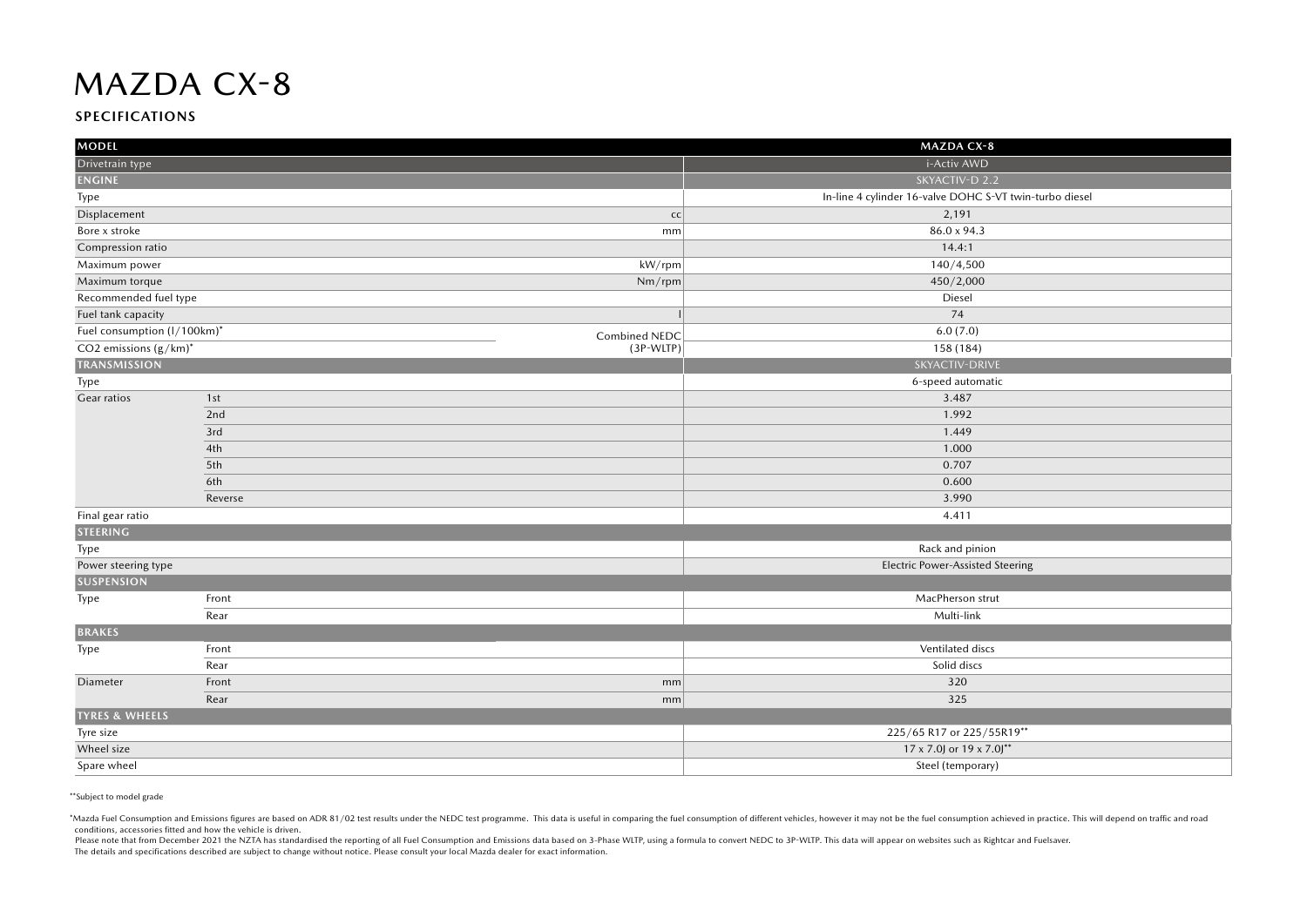#### **EQUIPMENT**

O: Standard ∆: Optional —: Not available

| <b>MODEL</b>            |                                                                                           |                                 | <b>MAZDA CX-8</b>               |
|-------------------------|-------------------------------------------------------------------------------------------|---------------------------------|---------------------------------|
| Drivetrain              |                                                                                           | i-Activ AWD                     |                                 |
| Engine                  |                                                                                           | SKYACTIV-D 2.2                  |                                 |
| Grade                   |                                                                                           | <b>GSX</b>                      | Takami                          |
| <b>EXTERIOR</b>         |                                                                                           |                                 |                                 |
| Tyres and wheels        | 225/65R17 with 17 x 7.0J alloy wheels (Grey metallic)                                     | $\circ$                         | $\overline{\phantom{a}}$        |
|                         | 225/55R19 with 19 x 7.0J alloy wheels (Bright finish)                                     | $\overline{\phantom{a}}$        | $\circ$                         |
| Headlamps               | LED with Adaptive Front-lighting System (AFS), High Beam Control (HBC)<br>and auto on/off | $\circ$                         | $\overline{\phantom{a}}$        |
|                         | Adaptive LED (ALH) with auto on/off                                                       | $\hspace{0.1mm}-\hspace{0.1mm}$ | $\circ$                         |
|                         | Daytime running lights                                                                    | LED                             | LED                             |
|                         | Front fog-lights                                                                          | LED                             | LED                             |
| Parking Aids            | Parking sensors, front and rear                                                           | $\circ$                         | $\circ$                         |
|                         | Reverse camera                                                                            | $\circ$                         | $\circ$                         |
|                         | 360° View Monitor                                                                         | $\overline{\phantom{a}}$        | $\circ$                         |
| Front grille            | Silver                                                                                    | $\circ$                         | $\hspace{0.1mm}-\hspace{0.1mm}$ |
|                         | Black                                                                                     | $\hspace{0.1mm}-\hspace{0.1mm}$ | $\circ$                         |
| Bumpers and trim        | Front & rear body coloured with black lower bumper mouldings                              | $\circ$                         | $\circ$                         |
| Privacy glass           | Rear side and rear windows                                                                | $\hspace{0.1mm}-\hspace{0.1mm}$ | $\circ$                         |
| <b>Exterior mirrors</b> | Body coloured, power adjustment, heated, auto folding                                     | $\circ$                         | $\circ$                         |
| Roof rails              | Silver                                                                                    | $\circ$                         | $\circ$                         |
| Sunroof                 | Glass, power sliding and tilt                                                             | $\overline{\phantom{a}}$        | $\circ$                         |
| Tailgate operation      | Hands free power tailgate (open/close)                                                    |                                 | $\circ$                         |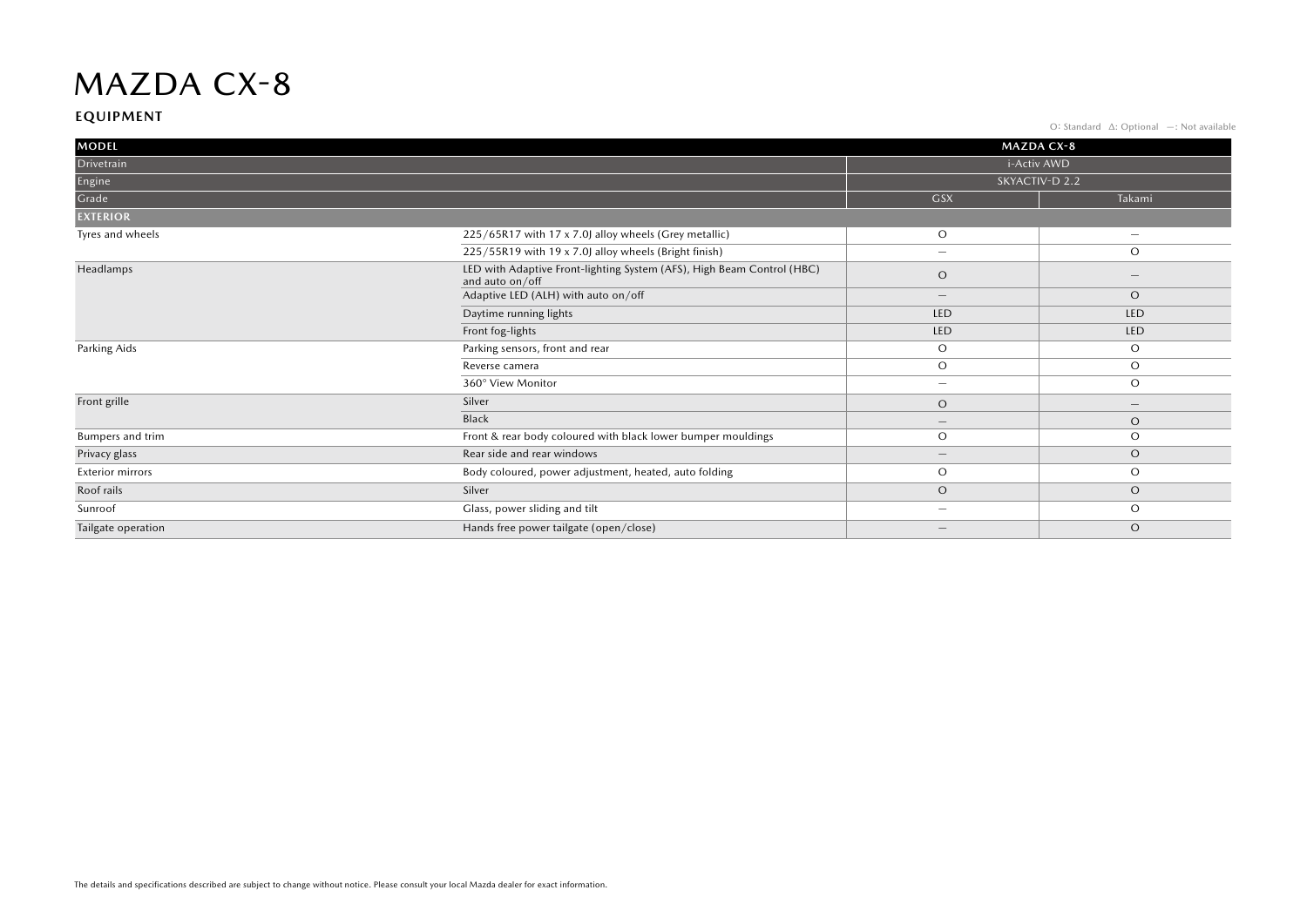#### **EQUIPMENT**

O: Standard ∆: Optional —: Not available

| <b>MODEL</b>                    | MAZDA CX-8                                                          |                          |                                      |
|---------------------------------|---------------------------------------------------------------------|--------------------------|--------------------------------------|
| Drivetrain                      |                                                                     |                          | i-Activ AWD                          |
| Engine                          |                                                                     |                          | SKYACTIV-D 2.2                       |
| Grade                           |                                                                     | <b>GSX</b>               | Takami                               |
| <b>INTERIOR</b>                 |                                                                     |                          |                                      |
| Rear view mirror                | Auto dimming                                                        | $\circ$                  | Frameless                            |
| Rear door window sunshade       | Manual pull-up                                                      | $\overline{\phantom{0}}$ | $\circ$                              |
| Infotainment                    | AM/FM radio with Radio Data System (RDS)                            | $\circ$                  | $\circ$                              |
|                                 | Bluetooth® hands-free phone and audio capability                    | $\circ$                  | $\circ$                              |
|                                 | Audio system                                                        | 6-speakers               | Bose®, 10 speakers                   |
|                                 | Infotainment screen                                                 | 8-inch                   | 8-inch                               |
|                                 | Satellite navigation                                                | $\mathcal O$             | $\circ$                              |
|                                 | Apple CarPlay® & Android® Auto                                      | $\circ$                  | $\circ$                              |
| Multi-information meter display | 7-inch TFT centre display                                           | $\qquad \qquad -$        | $\circ$                              |
| <b>Active Driving Display</b>   | Colour windscreen                                                   | $\circ$                  | $\circ$                              |
| Air conditioning                | Three zone climate control with rear control and vents (second row) | $\circ$                  | $\circ$                              |
| Steering wheel                  | Leather                                                             | $\circ$                  | $\circ$                              |
|                                 | Paddle shift gear control                                           | $\circ$                  | $\circ$                              |
|                                 | Heated                                                              | $\overline{\phantom{0}}$ | $\circ$                              |
| <b>SEATS</b>                    |                                                                     |                          |                                      |
| Interior trim                   | Cloth                                                               | O                        | $\overline{\phantom{m}}$             |
|                                 | Nappa leather                                                       | $\overline{\phantom{a}}$ | $\circ$                              |
| Seats (front)                   | Rake, slide, height adjust                                          | Driver & passenger       | Passenger                            |
|                                 | Rake, slide, height, tilt adjust                                    |                          | Driver                               |
|                                 | Lumbar adjustment                                                   |                          | Driver                               |
|                                 | Power adjustment                                                    |                          | 10-way (driver)<br>6-way (passenger) |
|                                 | Memory function (2-position)                                        |                          | Driver                               |
|                                 | Heated                                                              |                          | $\circ$                              |
|                                 | Ventilated                                                          |                          | $\circ$                              |
| Seats (rear)                    | Centre fold down armrest (2nd row)                                  | $\circ$                  | USB & storage                        |
|                                 | Heated (2nd row, outer)                                             | $\overline{\phantom{0}}$ | $\mathsf O$                          |
|                                 | Reclining function (2nd row)                                        | $\circ$                  | $\circ$                              |
|                                 | Split fold backrest (2nd row)                                       | 60/40                    | 60/40                                |
|                                 | Split fold backrest (3rd row)                                       | 50/50                    | 50/50                                |
|                                 | One-touch Walk-in mechanism                                         | $\overline{\phantom{0}}$ | $\circ$                              |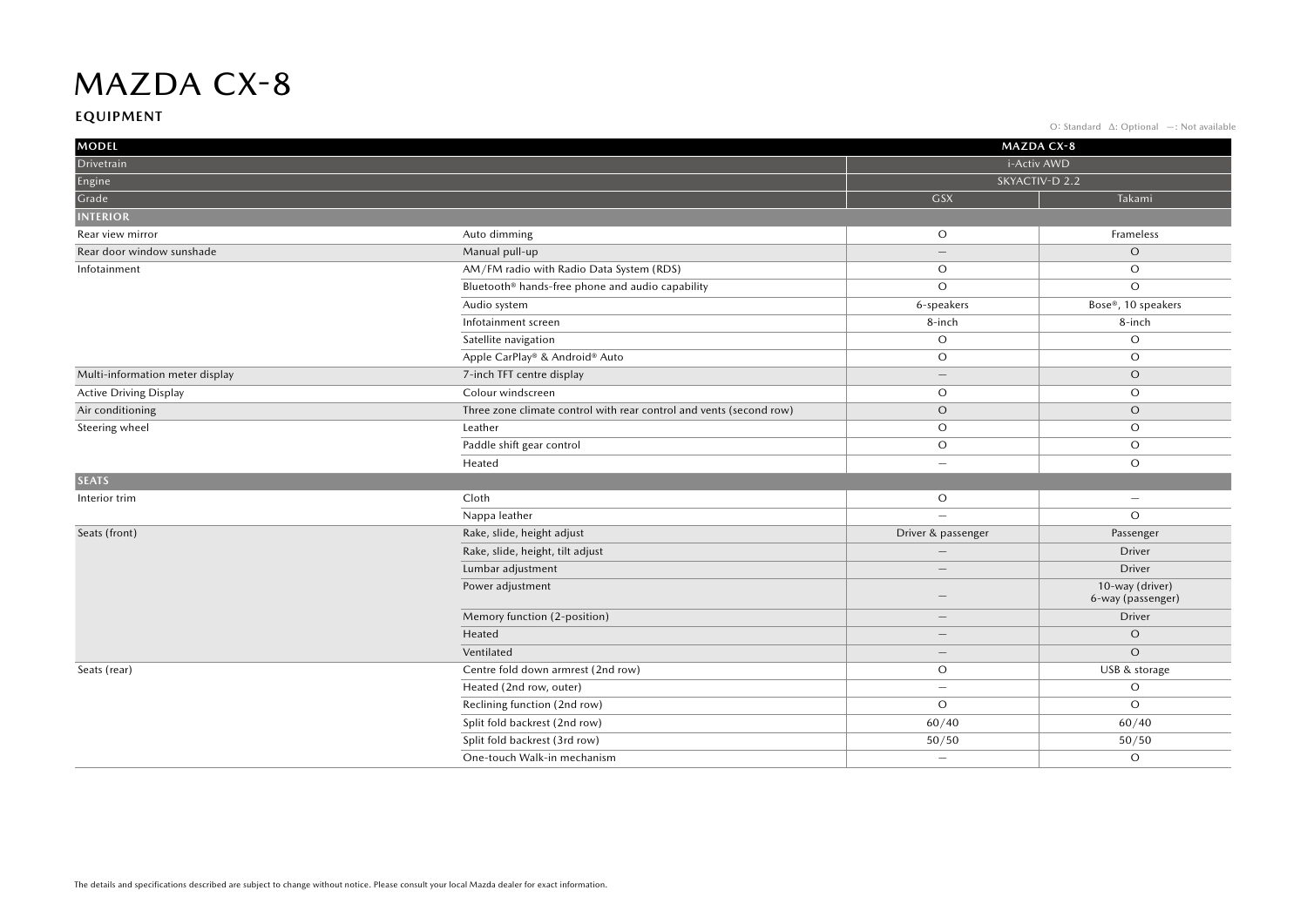#### **EQUIPMENT**

O: Standard ∆: Optional —: Not available

| <b>MODEL</b>                           |                                                                  |             | <b>MAZDA CX-8</b> |
|----------------------------------------|------------------------------------------------------------------|-------------|-------------------|
| Drivetrain                             |                                                                  | i-Activ AWD |                   |
| Engine                                 | SKYACTIV-D 2.2                                                   |             |                   |
| Grade                                  |                                                                  | <b>GSX</b>  | Takami            |
| SAFETY <sup>+</sup>                    |                                                                  |             |                   |
| Airbags SRS                            | Front (Driver & passenger); Side (front); Curtain (Front & rear) | $\circ$     | $\circ$           |
| Anti-lock braking system (ABS)         |                                                                  | $\circ$     | $\circ$           |
| Blind Spot Monitoring (BSM)            |                                                                  | $\circ$     | $\circ$           |
| Child restraint anchor points          | ISOFIX x2, top tether x5                                         | $\circ$     | $\circ$           |
| Cruise Control                         | Mazda Radar Cruise Control (MRCC) with automatic Stop & Go       | $\circ$     | $\circ$           |
| Driver Attention Alert (DAA)           |                                                                  | $\circ$     | $\circ$           |
| Dynamic Stablity Control (DSC)         |                                                                  | $\circ$     | $\circ$           |
| Emergency Stop Signalling system (ESS) |                                                                  | $\circ$     | $\circ$           |
| Forward Obstruction Warning (FOW)      |                                                                  | $\circ$     | $\circ$           |
| Hill Launch Assist (HLA)               |                                                                  | $\circ$     | $\circ$           |
| Lane Departure Warning (LDW)           |                                                                  | $\circ$     | $\circ$           |
| Lane-keep Assist System (LAS)          |                                                                  | $\circ$     | $\circ$           |
| Rear Cross Traffic Alert (RCTA)        |                                                                  | $\circ$     | $\circ$           |
| Smart Brake Support (SBS)              |                                                                  | $\circ$     | $\circ$           |
| Smart City Brake Support (SCBS)        | Forward & reverse                                                | $\circ$     | $\circ$           |
| Traction Control System (TCS)          |                                                                  | $\circ$     | $\circ$           |
| Traffic Sign Recognition (TSR)         |                                                                  | $\circ$     | $\circ$           |
| Tyre Pressure Monitoring System (TPMS) |                                                                  | $\circ$     | $\circ$           |

+ Driver assist technology only and should not be used in place of skilled and safe driving practices. It is the driver's sole responsibility to monitor vehicle surroundings and conditions and comply with all applicable la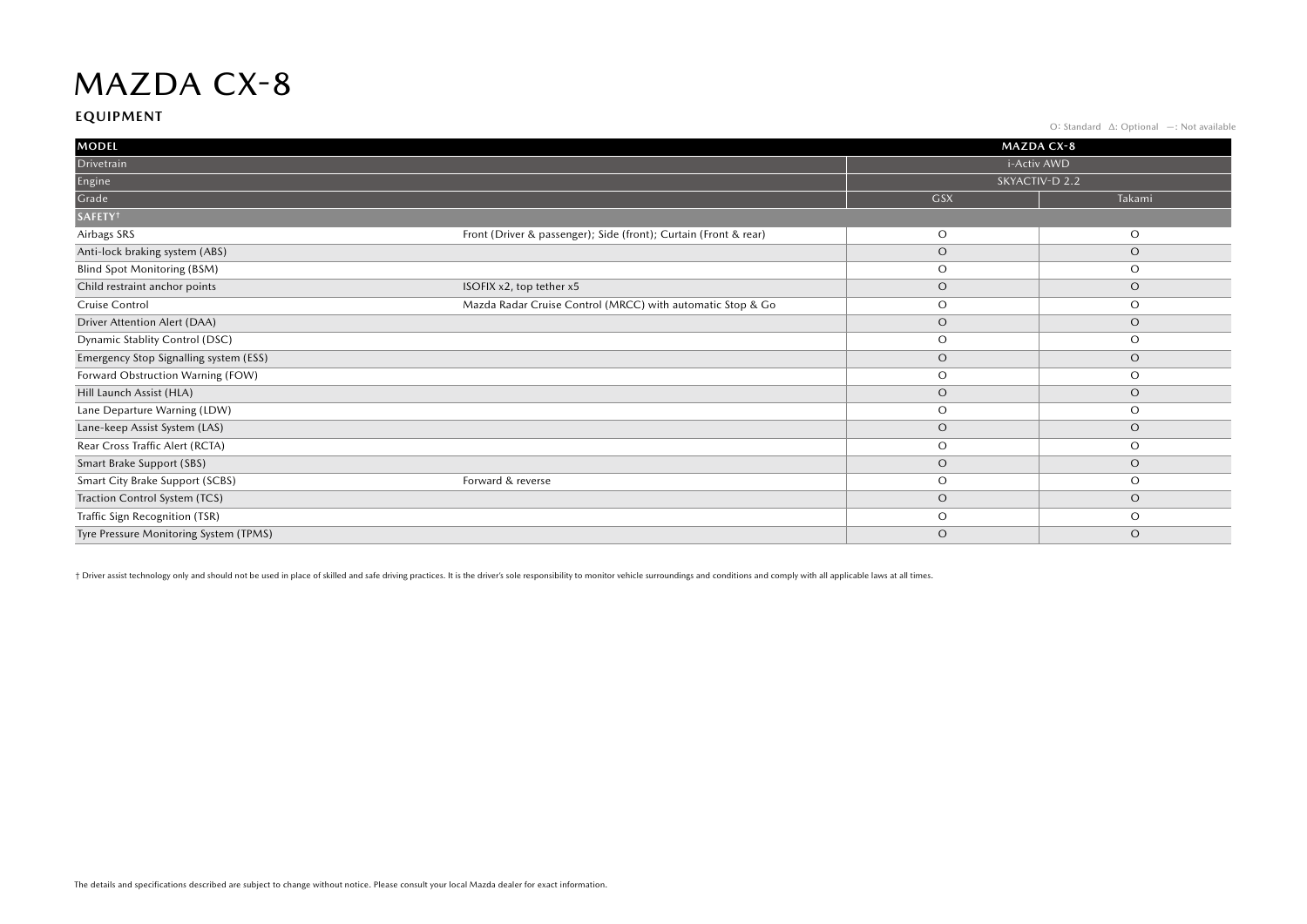

Mazda**care**\* is a comprehensive programme designed to make owning your new CX-8 as worry-free as possible.



#### **3 YEAR/100,000 KILOMETRE SERVICING AT NO EXTRA COST^**

Your new CX-8 includes 3 years or 100,000km (whichever occurs first) of Mazda**care** Genuine Mazda Scheduled Servicing at no extra cost. Each service is carried out by a Mazda factory-trained Service Specialist using the latest in vehicle diagnostic equipment, to help maintain optimum driving performance and protect your investment.



#### **5 YEAR/UNLIMITED KILOMETRE NEW VEHICLE WARRANTY†**

The quality built into your new CX-8 is backed by a 5 year, unlimited kilometre manufacturer's warranty.

- 3 year/unlimited kilometre Comprehensive New Vehicle Warranty (Years 1 3).
- 2 year/unlimited kilometre Major Component and Safety System Warranty (Years 4 & 5).
- 5 year/unlimited kilometre Corrosion and Anti-Perforation Warranty.



#### **5 YEAR/UNLIMITED KILOMETRE MAZDA ON CALL ROADSIDE ASSISTANCE**

Included in your Mazda**care** cover is the back-up and motoring support offered through Mazda **On Call**. Whether it's a flat battery, keys locked in vehicle, accident support or a flat tyre, we've got you covered, anywhere, day or night, any time of the year. Our support centres are ready to help with any advice you may need. Call 0800 800 626.

For more information on Mazda**care**, go to mazda.co.nz/services/mazdacare

\*Your Mazda**care** support programme is effective from the date of first registration.

^Mazda New Zealand covers all routine service maintenance costs including parts, lubricants and labour for the duration of the programme when service is performed by an authorised Mazda Dealer. †Visit mazda.co.nz/passenger-vehicle-warranty to see full disclosure of items covered by the 5 year/unlimited km New Passenger Vehicle Warranty.